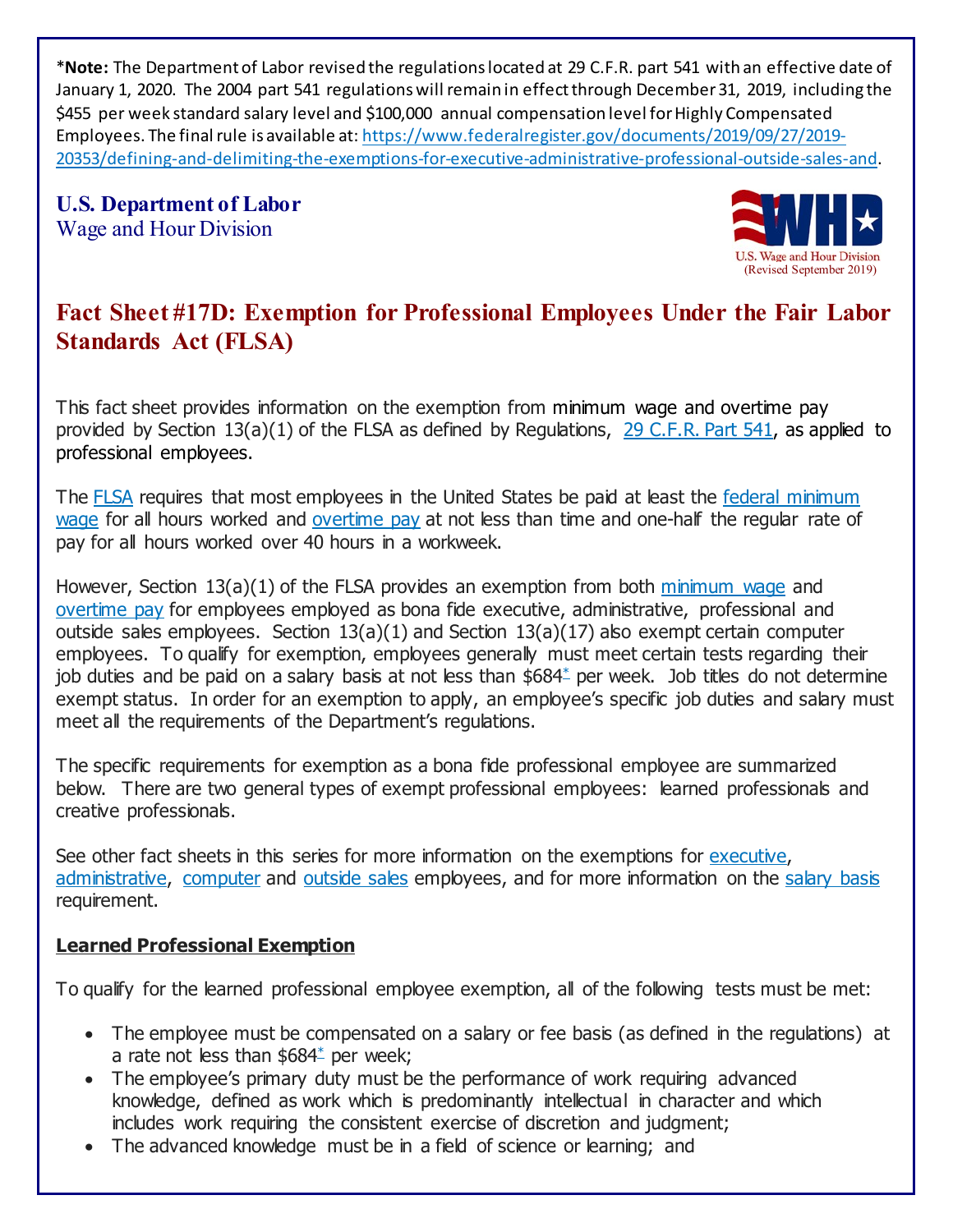The advanced knowledge must be customarily acquired by a prolonged course of specialized intellectual instruction.

## **Primary Duty**

"Primary duty" means the principal, main, major or most important duty that the employee performs. Determination of an employee's primary duty must be based on all the facts in a particular case, with the major emphasis on the character of the employee's job as a whole.

## **Work Requiring Advanced Knowledge**

"Work requiring advanced knowledge" means work which is predominantly intellectual in character, and which includes work requiring the consistent exercise of discretion and judgment. Professional work is therefore distinguished from work involving routine mental, manual, mechanical or physical work. A professional employee generally uses the advanced knowledge to analyze, interpret or make deductions from varying facts or circumstances. Advanced knowledge cannot be attained at the high school level.

## **Field of Science or Learning**

Fields of science or learning include law, medicine, theology, accounting, actuarial computation, engineering, architecture, teaching, various types of physical, chemical and biological sciences, pharmacy and other occupations that have a recognized professional status and are distinguishable from the mechanical arts or skilled trades where the knowledge could be of a fairly advanced type, but is not in a field of science or learning.

## **Customarily Acquired by a Prolonged Course of Specialized Intellectual Instruction**

The learned professional exemption is restricted to professions where specialized academic training is a standard prerequisite for entrance into the profession. The best evidence of meeting this requirement is having the appropriate academic degree. However, the word "customarily" means the exemption may be available to employees in such professions who have substantially the same knowledge level and perform substantially the same work as the degreed employees, but who attained the advanced knowledge through a combination of work experience and intellectual instruction. This exemption does not apply to occupations in which most employees acquire their skill by experience rather than by advanced specialized intellectual instruction.

## **Creative Professional Exemption**

To qualify for the **creative professional** employee exemption, all of the following tests must be met:

- The employee must be compensated on a salary or fee basis (as defined in the regulations) at a rate not less than \$68[4\\*](https://www.dol.gov/whd/overtime/fs17d_professional.htm#footnoteOvertime) per week; and
- The employee's primary duty must be the performance of work requiring invention, imagination, originality or talent in a recognized field of artistic or creative endeavor.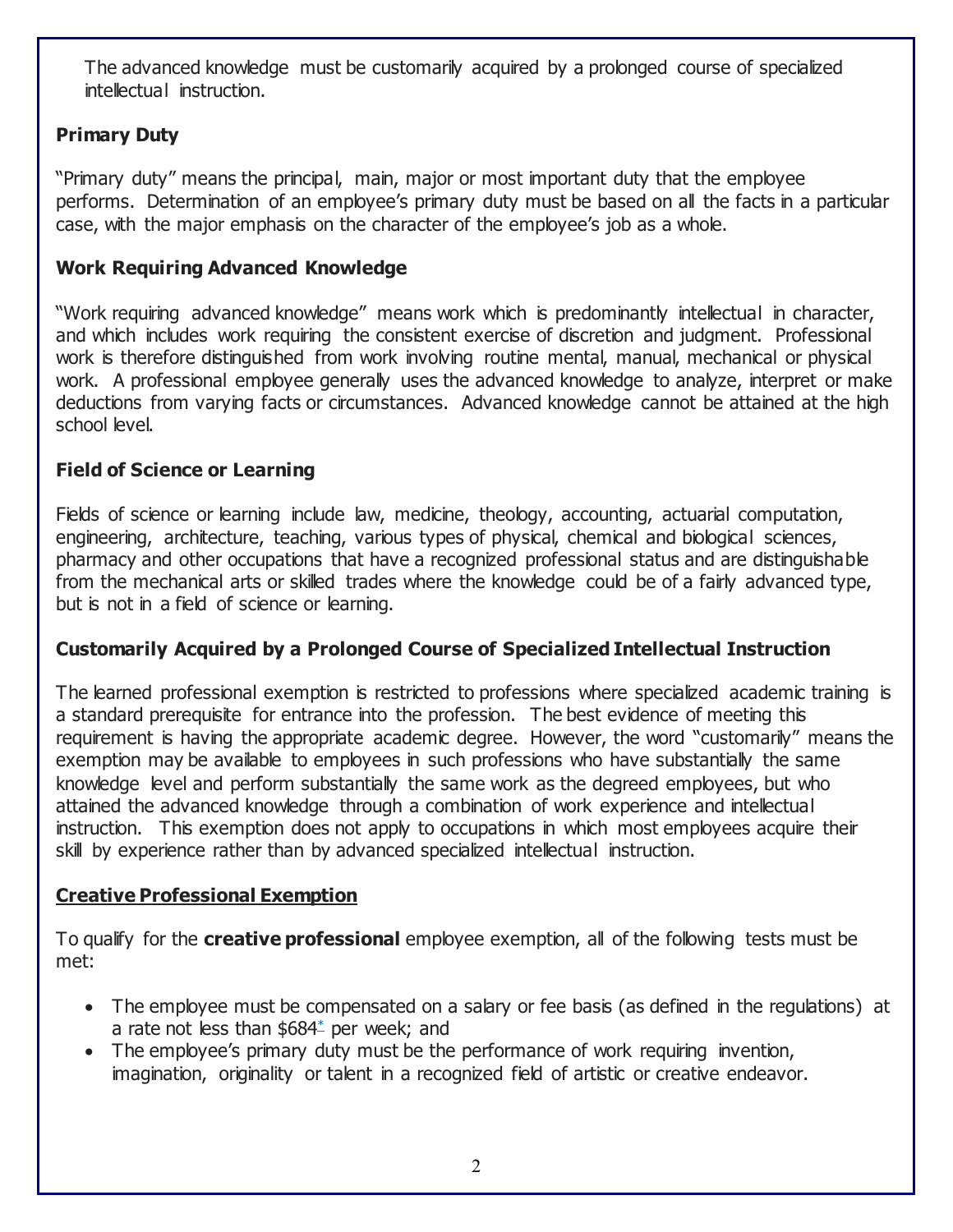## **Invention, Imagination, Originality or Talent**

This requirement distinguishes the creative professions from work that primarily depends on intelligence, diligence and accuracy. Exemption as a creative professional depends on the extent of the invention, imagination, originality or talent exercised by the employee. Whether the exemption applies, therefore, must be determined on a case-by-case basis. The requirements are generally met by actors, musicians, composers, soloists, certain painters, writers, cartoonists, essayists, novelists, and others as set forth in the regulations. Journalists may satisfy the duties requirements for the creative professional exemption if their primary duty is work requiring invention, imagination, originality or talent. Journalists are not exempt creative professionals if they only collect, organize and record information that is routine or already public, or if they do not contribute a unique interpretation or analysis to a news product.

## **Recognized Field of Artistic or Creative Endeavor**

This includes such fields as, for example, music, writing, acting and the graphic arts.

#### **Teachers**

Teachers are exempt if their primary duty is teaching, tutoring, instructing or lecturing in the activity of imparting knowledge, and if they are employed and engaged in this activity as a teacher in an educational establishment. Exempt teachers include, but are not limited to, regular academic teachers; kindergarten or nursery school teachers; teachers of gifted or disabled children; teachers of skilled and semi-skilled trades and occupations; teachers engaged in automobile driving instruction; aircraft flight instructors; home economics teachers; and vocal or instrument music teachers. The salary and salary basis requirements do not apply to bona fide teachers. Having a primary duty of teaching, tutoring, instructing or lecturing in the activity of imparting knowledge includes, by its very nature, exercising discretion and judgment.

## **Practice of Law or Medicine**

An employee holding a valid license or certificate permitting the practice of law or medicine is exempt if the employee is actually engaged in such a practice. An employee who holds the requisite academic degree for the general practice of medicine is also exempt if he or she is engaged in an internship or resident program for the profession. The salary and salary basis requirements do not apply to bona fide practitioners of law or medicine.

#### **Highly Compensated Employees**

[Highly compensated employees](https://www.dol.gov/whd/overtime/fs17h_highly_comp.pdf) performing office or non-manual work and paid total annual compensation of \$107,432 or more (which must include at least \$684\* per week paid on a salary or fee basis) are exempt from the FLSA if they customarily and regularly perform at least one of the duties of an exempt executive, administrative or professional employee identified in the standard tests for exemption.